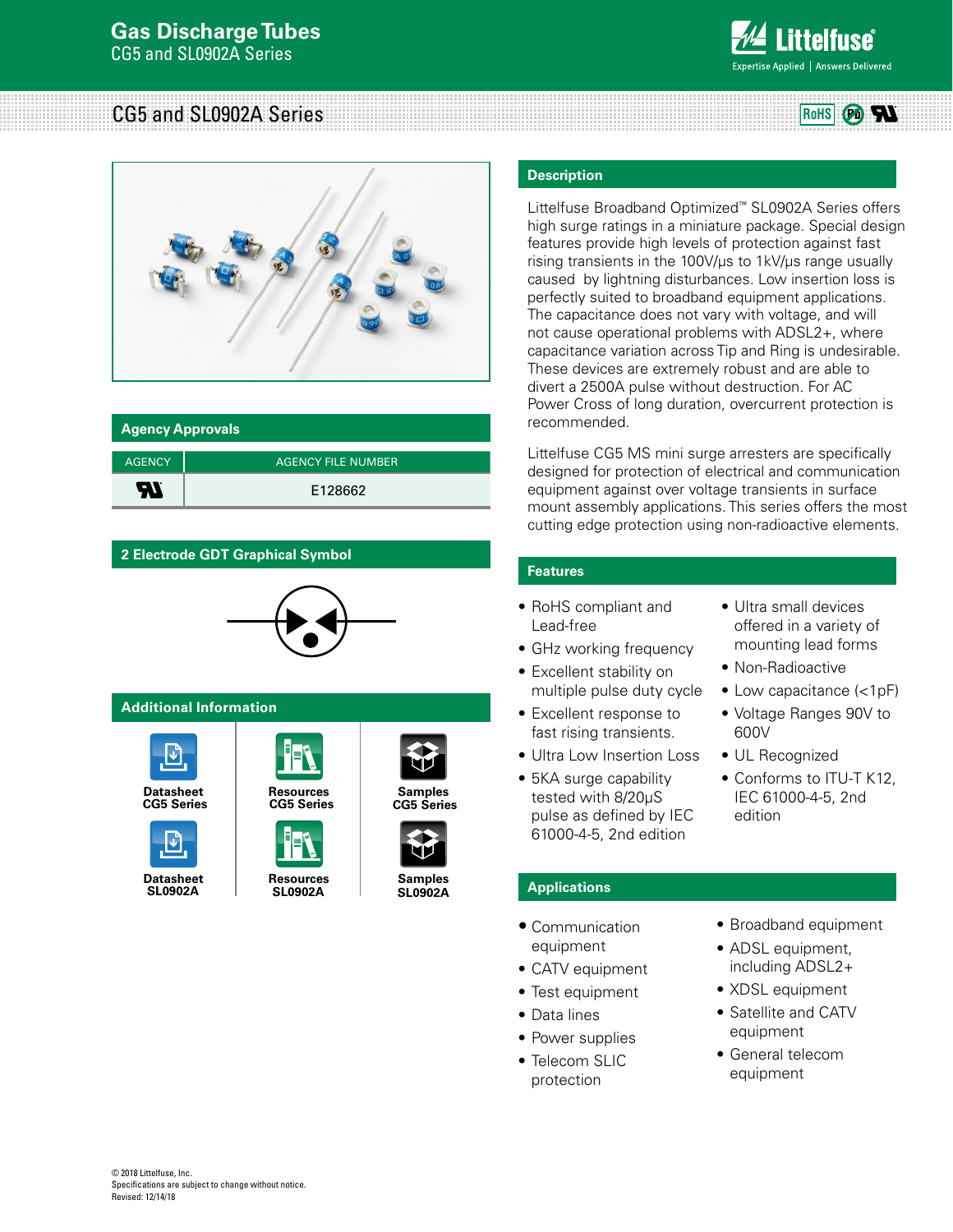# **Electrical Characteristics**

|                      | <b>Device Specifications (at 25°C)</b>       |            |                                          |                                                                       |                    | <b>Life Ratings</b>             |                                    |                                                        |                                                                                  |                                                      |                                                                                              |       |
|----------------------|----------------------------------------------|------------|------------------------------------------|-----------------------------------------------------------------------|--------------------|---------------------------------|------------------------------------|--------------------------------------------------------|----------------------------------------------------------------------------------|------------------------------------------------------|----------------------------------------------------------------------------------------------|-------|
|                      | <b>DC Breakdown</b><br>in Volts<br>(g100V/s) |            | <b>Impulse</b><br>in Volts<br>(@100V/us) | Impulse<br>Breakdown Breakdown Resistance<br>In Volts<br>(@1 Kv/usec) | Insulation Capaci- | tance<br>(@1MHz)                | Surge<br>Life<br>$(10/1000 \mu s)$ | <b>Nominal</b><br>Impulse<br>Current<br>$(8/20 \mu s)$ | <b>Nominal</b><br>AC.<br>Discharge Discharge<br>Current<br>(10x1sec<br>@50-60Hz) | AC.<br><b>Dischage</b><br>Current<br>(9 cycle @50Hz) | <b>Max</b><br><b>Impulse</b><br><b>Discharge</b><br>Current<br>(1 Application<br>@ 10/350us) |       |
| <b>Part Number</b>   | <b>MIN</b>                                   | <b>TYP</b> | $ $ MAX                                  | <b>MAX</b>                                                            |                    | <b>MIN</b>                      | <b>MAX</b>                         |                                                        |                                                                                  |                                                      |                                                                                              |       |
| SL0902A090<br>CG590  | 72                                           | 90         | 108                                      | 550                                                                   | 700                | $10^{10}$ $\Omega$<br>(at 50V)  |                                    |                                                        |                                                                                  |                                                      |                                                                                              |       |
| CG5145               | 116                                          | 145        | 174                                      | 550                                                                   | 650                | $10^{10}$ $\Omega$<br>(at 100V) | $1.5$ pf                           | 300 shots<br>(@100A)                                   | 10 shots<br>(@5kA)                                                               | 5 A                                                  | 10A                                                                                          | 0.5kA |
| CG5150               | 120                                          | 150        | 180                                      | 550                                                                   |                    |                                 |                                    |                                                        |                                                                                  |                                                      |                                                                                              |       |
| SL0902A230<br>CG5230 | 184                                          | 230        | 276                                      | 550                                                                   | 650                |                                 |                                    |                                                        |                                                                                  |                                                      |                                                                                              |       |
| CG5250               | 200                                          | 250        | 300                                      | 600                                                                   |                    |                                 |                                    |                                                        |                                                                                  |                                                      |                                                                                              |       |
| CG5270*              | 216                                          | 270        | 324                                      | 650                                                                   |                    |                                 |                                    |                                                        |                                                                                  |                                                      |                                                                                              |       |
| SL0902A350<br>CG5350 | 280                                          | 350        | 420                                      | 800                                                                   | 900                |                                 |                                    |                                                        |                                                                                  |                                                      |                                                                                              |       |
| CG5400               | 320                                          | 400        | 480                                      | 900                                                                   |                    |                                 |                                    |                                                        |                                                                                  |                                                      |                                                                                              |       |
| SL0902A420*          | 336                                          | 420        | 504                                      | 900                                                                   | 1000               |                                 |                                    |                                                        |                                                                                  |                                                      |                                                                                              |       |
| CG5470               | 376                                          | 470        | 564                                      | 1000                                                                  | 1200               |                                 |                                    |                                                        |                                                                                  |                                                      |                                                                                              |       |
| SL0902A600<br>CG5600 | 480                                          | 600        | 720                                      | 1350                                                                  | 1500               |                                 |                                    |                                                        |                                                                                  |                                                      |                                                                                              |       |

\* - Particular component is not UL Recognized.

# **Product Characteristics**

**Materials**

**CG5xxxLS (Outline 500), CG5xxxxLTR & CG5350L-03TR (Outline 502), and CG5xxxL-02 (Outline 503):** Device Nickel Plated 2–5 Microns Wire Tin Plated 17.5±12.5 Microns Construction Ceramic Insulator. **CG5xxx (Outline 501), and CG5xxxMS & SL0902AxxxSM (Outline 505):** Device Tin Plated 17.5±12.5 Microns Construction Ceramic Insulator.

| <b>Product Marking</b>                                  | LF Logo, Voltage and date code |
|---------------------------------------------------------|--------------------------------|
| Glow to arc<br>transition current                       | $< 0.5$ Amps                   |
| <b>Glow Voltage</b>                                     | 140 Volts                      |
| <b>Storage and</b><br><b>Operational</b><br>Temperature | $-40$ to $+90$                 |

# **Voltage vs. Time Characteristic**



# **Typical Insertion Loss**

| @ 1.0 GHz = 0.01 dB                 |
|-------------------------------------|
| @ $1.4$ GHz = 0.1 dB                |
| @ 1.8 GHz = 0.53 dB                 |
| @ 2.1 GHz = 0.81 dB                 |
| @ 2.45 GHz= 1 dB                    |
| $@2.8 \text{ GHz} = 1.2 \text{ dB}$ |
| $@3.1 \text{ GHz} = 1.5 \text{ dB}$ |
| $@3.5$ GHz = 2.1 dB                 |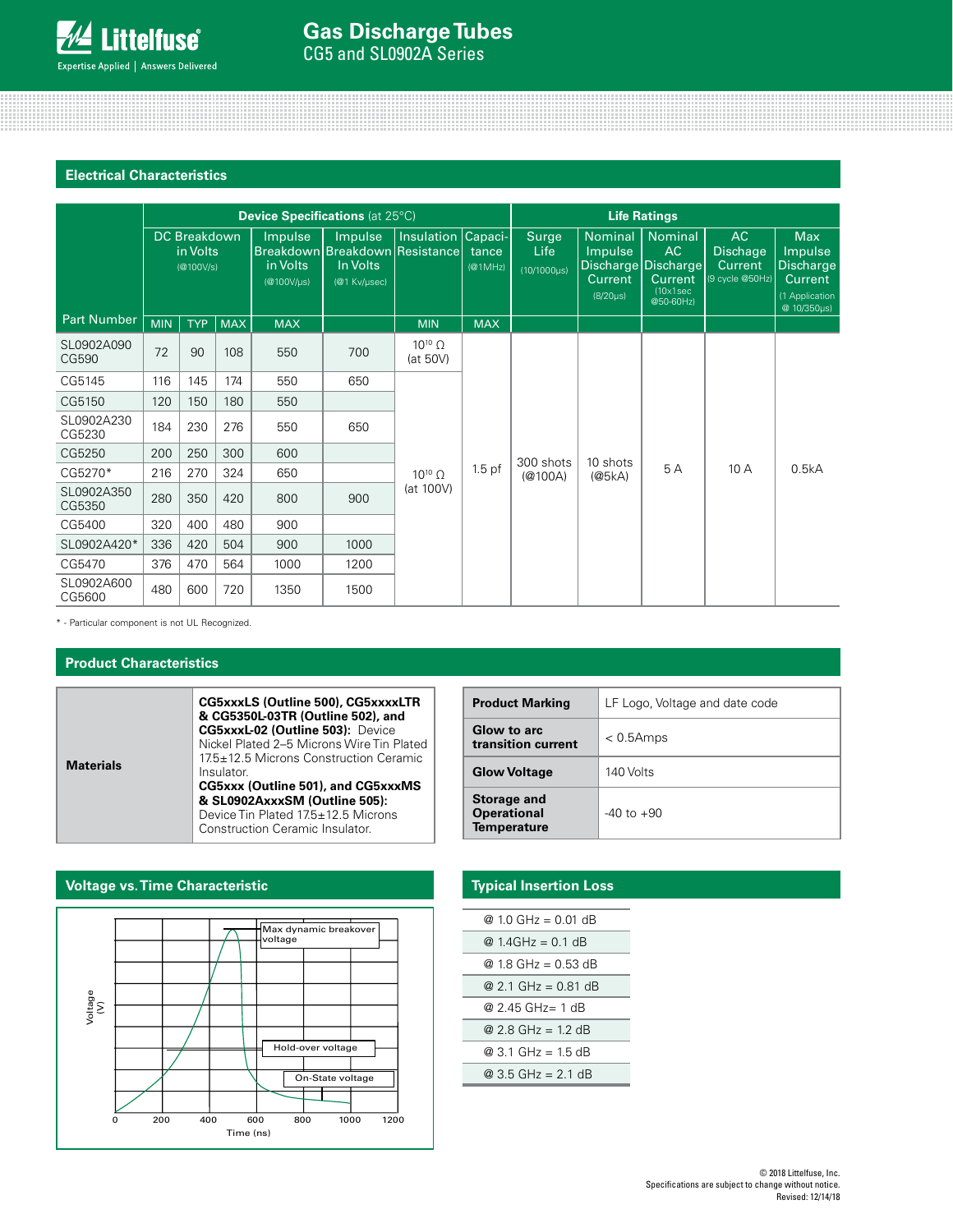

#### **Device Dimensions**

#### **Outline 500 - CG5xxxLS**



#### **Outline 503 - CG5xxxL-02** (except CG5600L-02, see Outline 502)



#### **Outline 505 - CG5xxxMS and SL0902AxxxSM**



#### **Outline 501 - CG5xxx**



#### **Outline 502 - CG5xxxLTR** (also CG5350L-03TR, CG5600L-02)

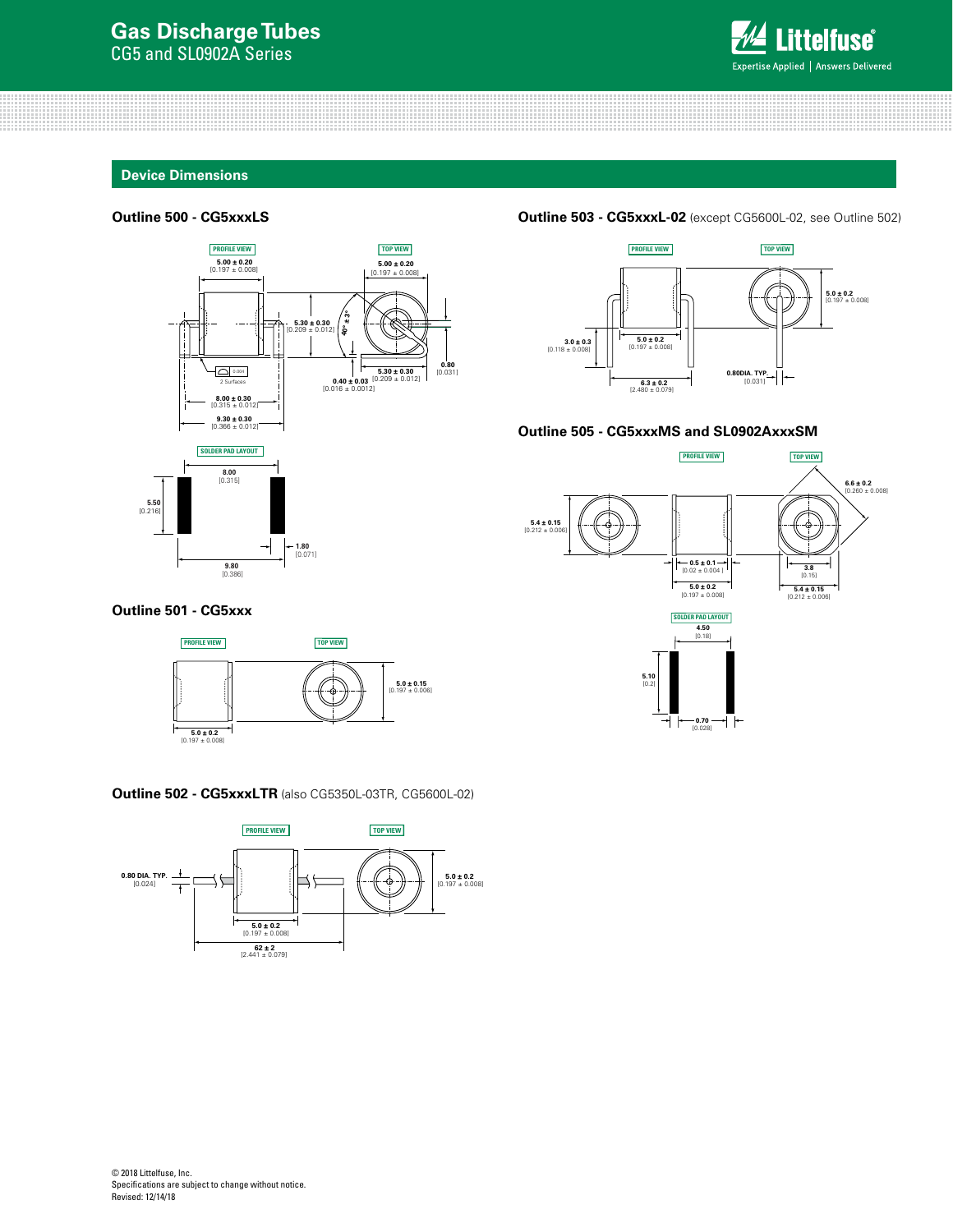## **Soldering Parameters - Reflow Soldering (Surface Mount Devices)**

| <b>Reflow Condition</b> |                                                           | Pb - Free assembly |  |
|-------------------------|-----------------------------------------------------------|--------------------|--|
|                         | - Temperature Min (T <sub>s(min)</sub> )                  | $150^{\circ}$ C    |  |
| Pre Heat                | - Temperature Max (T <sub>s(max)</sub> )                  | $200^{\circ}$ C    |  |
|                         | -Time (Min to Max) $(t_a)$                                | 60 - 180 secs      |  |
| $(T1)$ to peak          | Average ramp up rate (Liquidus Temp                       | 3°C/second max     |  |
|                         | $T_{S(max)}$ to $T_{L}$ - Ramp-up Rate                    | 5°C/second max     |  |
| Reflow                  | - Temperature (T <sub>1</sub> ) (Liquidus)                | $217^{\circ}$ C    |  |
|                         | - Temperature $(ti)$                                      | $60 - 150$ seconds |  |
|                         | 260+0/-5 °C<br>Peak Temperature (T <sub>e</sub> )         |                    |  |
| Temperature $(t_{n})$   | Time within 5°C of actual peak                            | $10 - 30$ seconds  |  |
| Ramp-down Rate          |                                                           | 6°C/second max     |  |
|                         | Time 25 $\degree$ C to peak Temperature (T <sub>o</sub> ) | 8 minutes Max.     |  |
| Do not exceed           |                                                           | $260^{\circ}$ C    |  |



# **Soldering Parameters - Hand Soldering**

Solder Iron Temperature: 350° C +/- 5°C Heating Time: 5 seconds max.

### **Soldering Parameters - Wave Soldering (Thru-Hole Devices)**



# **Recommended Process Parameters:**

| <b>Wave Parameter</b>                                | <b>Lead-Free Recommendation</b>   |  |  |
|------------------------------------------------------|-----------------------------------|--|--|
| Preheat:<br>(Depends on Flux Activation Temperature) | (Typical Industry Recommendation) |  |  |
| Temperature Minimum:                                 | $100^\circ$ C                     |  |  |
| Temperature Maximum:                                 | $150^{\circ}$ C                   |  |  |
| Preheat Time:                                        | 60-180 seconds                    |  |  |
| Solder Pot Temperature:                              | 280° C Maximum                    |  |  |
| Solder DwellTime:                                    | 2-5 seconds                       |  |  |

**Note: These devices are not recommended for IR or Convection Reflow process.**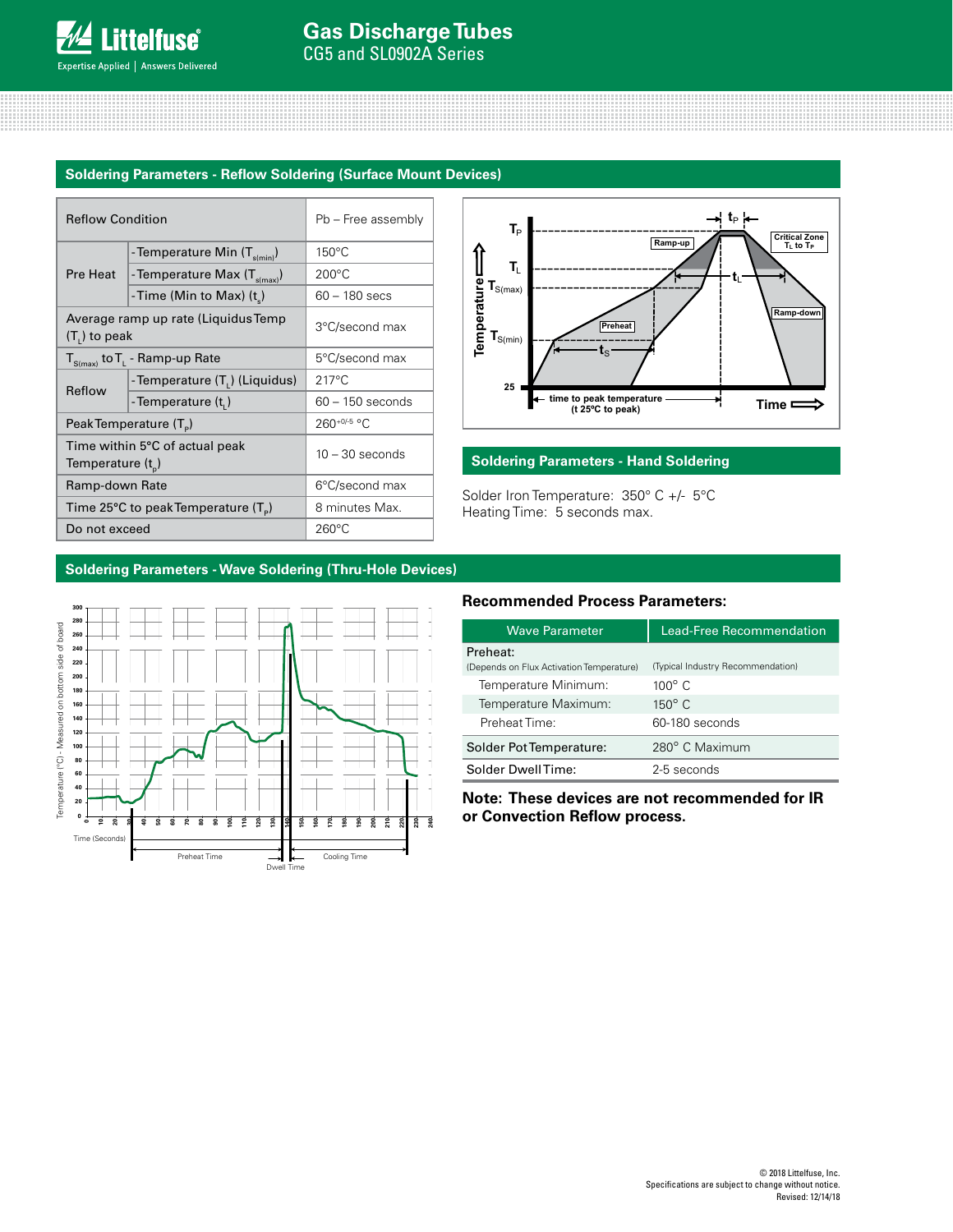# **Gas Discharge Tubes**

CG5 and SL0902A Series



#### **Part Numbering System and Ordering Information**





(Packaging Option Code is not applicable for SL0902A)

## **Packaging**

|                                  | Part Number and Device Type | Device Dimensions Reference | <b>Quantity and Packaging</b><br><b>Description</b> |  |
|----------------------------------|-----------------------------|-----------------------------|-----------------------------------------------------|--|
| CG5xxx                           | Core                        | Outline 501                 | 1000pcs/bag in bulk packaging                       |  |
| CG5xxxLS                         | Shaped Leads                | Outline 500                 | 900pcs/reel in carrier and tape*                    |  |
| CG5xxxLTR<br>$CG5$ xxx $L03TR**$ | Straight Axial Leads        | Outline 502                 | 1000pcs/reel in tape and reel*                      |  |
| $CG5$ xxx $L02**$                | Bent Radial Leads           | Outline 503                 | 50pcs/tray in tray and cover                        |  |
| CG5xxxMS<br>SL0902AxxxSM         | Surface mount               | Outline 505                 | 900pcs/reel in carrier and tape*                    |  |

\* For tape specifications and dimensions, please contact factory. \*\* Special order items not available for general sale. Please contact Littelfuse for details.

#### **Surface Mount Device Orientation**

Note: Surface Mount device orientation on carrier tape as shown below



**Disclaimer Notice -** Information furnished is believed to be accurate and reliable. However, users should independently evaluate the suitability of and test each product selected for their own applications. Littelfuse products are not designed for, and may not be used in, all applications. Read complete Disclaimer Notice at: [www.littelfuse.com/disclaimer-electronics.](http://www.littelfuse.com/disclaimer-electronics)

© 2018 Littelfuse, Inc. Specifications are subject to change without notice. Revised: 12/14/18